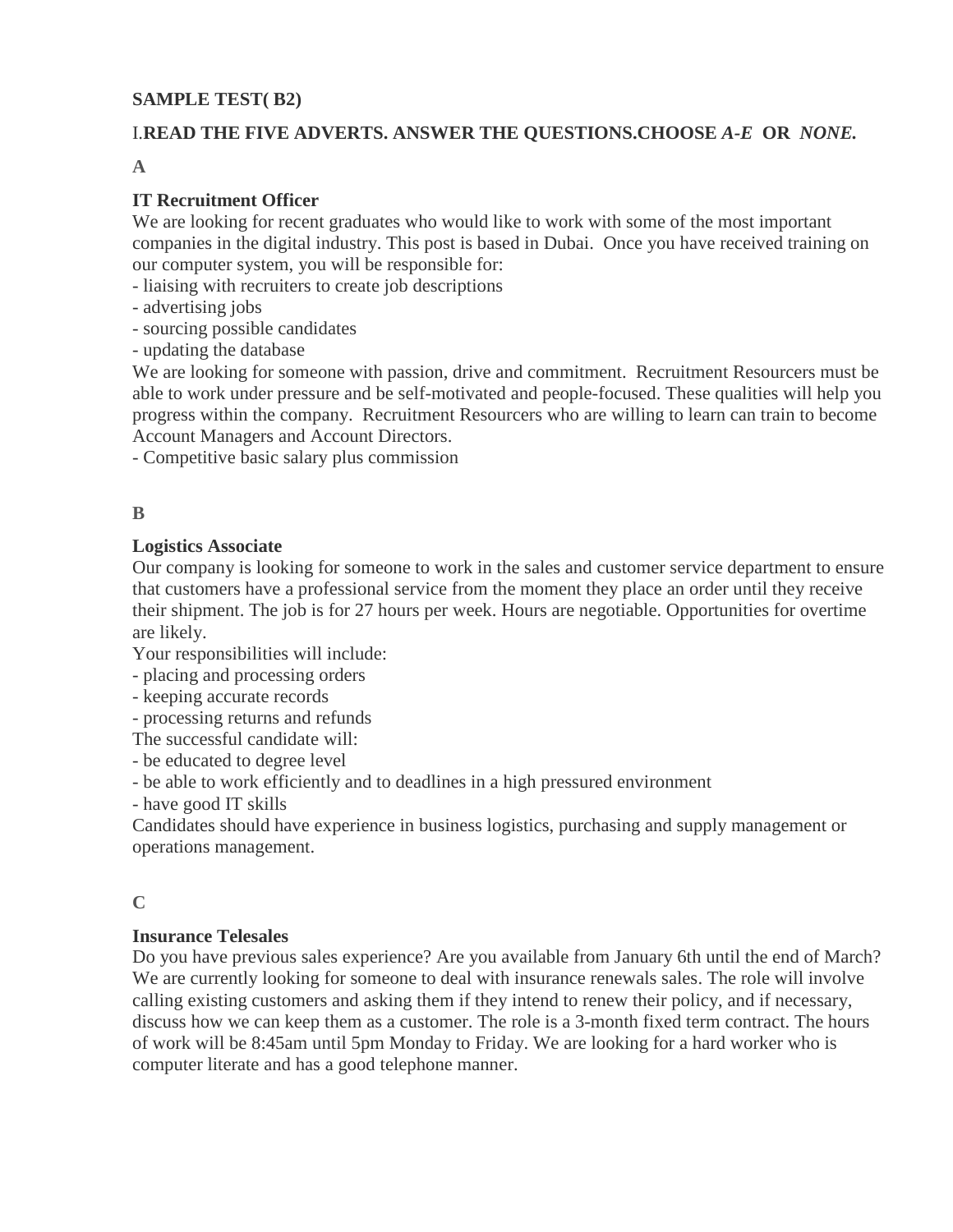# **Data Analyst**

As a Data Analyst you will join a team that analyses research data for anomalies and presents findings to people within and outside the company. A graduate with an eye for detail and a love of working with figures would be ideal. Confident communications skills are also vital. If you enjoy problem solving, have an investigative and enquiring mind, have a good knowledge of word processing and spreadsheet software, and excellent numerical skills, this could be a great career opportunity for you.

A great benefits package is available including health cover and gym membership.

### **E**

# **Project Assistant**

Reporting to the Project Manager, you will undertake property surveys, site inspections and attend site meetings to ensure that work undertaken by our contractors is being carried out properly. You must have initiative, as you will be required to work on your own. It is essential that you have your own transportation. An allowance will be provided. Candidates should have: Good keyboard and IT skills, an organised and methodical approach, good written and verbal communication skills.

### REQUIREMENTS

\* Minimum 2-year Construction related qualification.

\* Minimum of two year's relevant experience or transferrable skills from a relevant background.

1. *Which job(s):*

requires applicants to have their own car?

- 2. does not require applicants to have IT skills?
- 3. is temporary?
- 4. is part-time?
- 5. is located abroad?
- 7. is suitable for a mathematician?
- 8. requires the employee to work alone?

9. does not involve working with people?

10. gives employees the opportunity to earn more by making sales?

11. gives employees the opportunity to earn more by working extra hours?

### **D**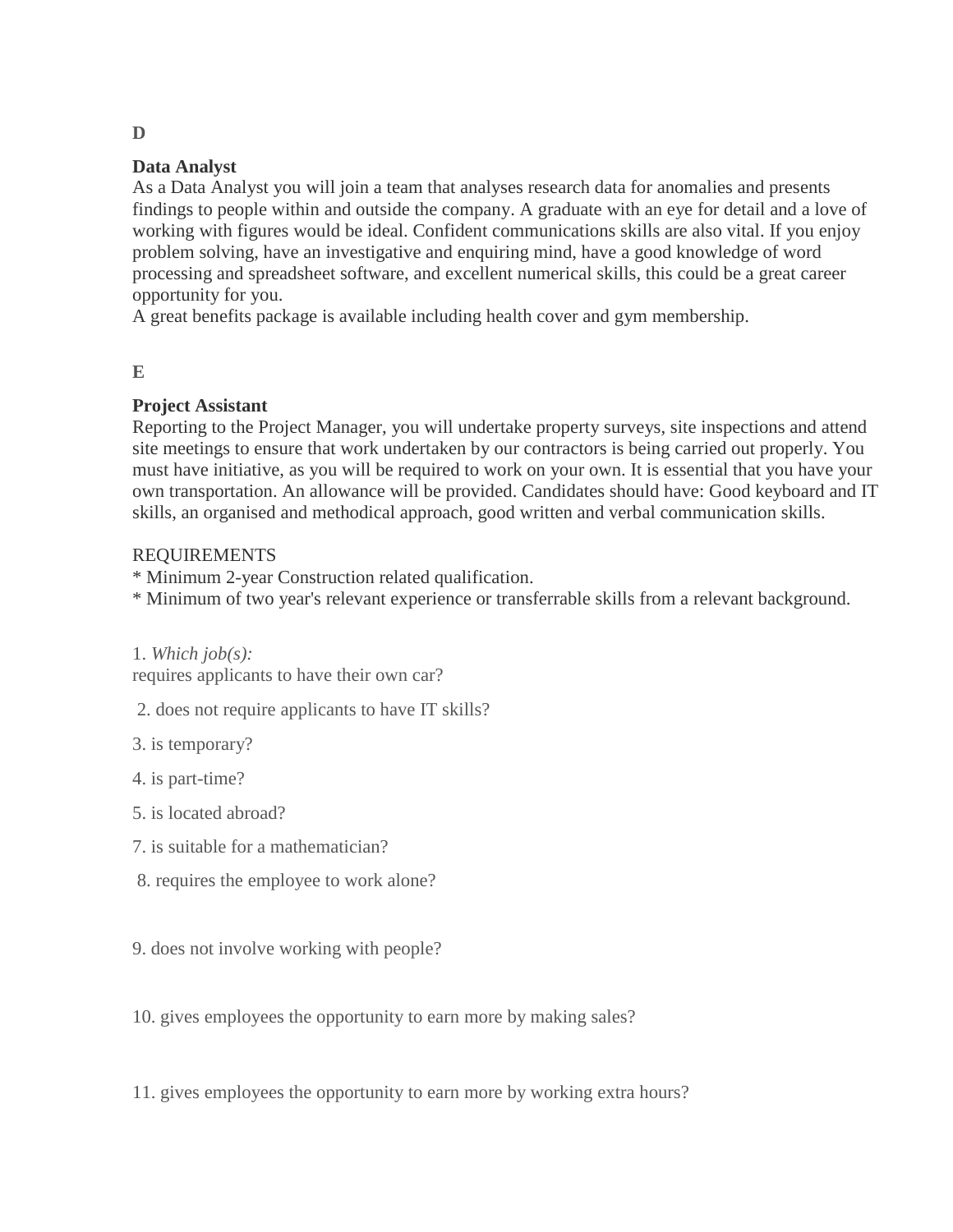12. requires experience in the building trade?

13. offers perks?

14. requires the employee to make presentations?

 **SCORE-------(14)**

# **II. RED THE TEXT AND ANSWER THE QUESTIONS.**

### *Social networks*

### **Business applications**

Social networks connect people at low cost; this can be beneficial for entrepreneurs and small businesses looking to expand their contact base. These networks often act as a customer relationship management tool for companies selling products and services. Companies can also use social networks for advertising in the form of banners and text ads. Since businesses operate globally, social networks can make it easier to keep in touch with contacts around the world.

### **Medical applications**

Social networks are beginning to be adopted by healthcare professionals as a means to manage institutional knowledge, disseminate peer to peer knowledge and to highlight individual physicians and institutions. The advantage of using a dedicated medical social networking site is that all the members are screened against the state licensing board list of practitioners. The role of social networks is especially of interest to pharmaceutical companies who spend approximately "32 percent of their marketing dollars" attempting to influence the opinion leaders of social networks.

# **Languages, nationalities and academia**

Various social networking sites have **sprung up** catering to different languages and countries. The popular site Facebook has been cloned for various countries and languages and some specializing in connecting students and faculty.

### **Social networks for social good**

Several websites are beginning to tap into the power of the social networking model for social good. Such models may be highly successful for connecting otherwise fragmented industries and small organizations without the resources to reach a broader audience with interested and passionate users. Users benefit by interacting with a like-minded community and finding a channel for their energy and giving.

# **Business model**

**Few** social networks currently charge money for membership. In part, this may be because social networking is a relatively new service, and the value of using them has not been firmly established in customers' minds. Companies such as MySpace and Facebook sell online advertising on their site. Hence, they are seeking large memberships, and charging for membership would be counter productive. Some believe that the **deeper** information that the sites have on each user will allow much better targeted advertising than any other site can currently provide. Sites are also seeking other ways to make money, such as by creating an online marketplace or by selling professional information and social connections to businesses.

### **Privacy issues**

On large social networking services, there have been growing concerns about users giving out too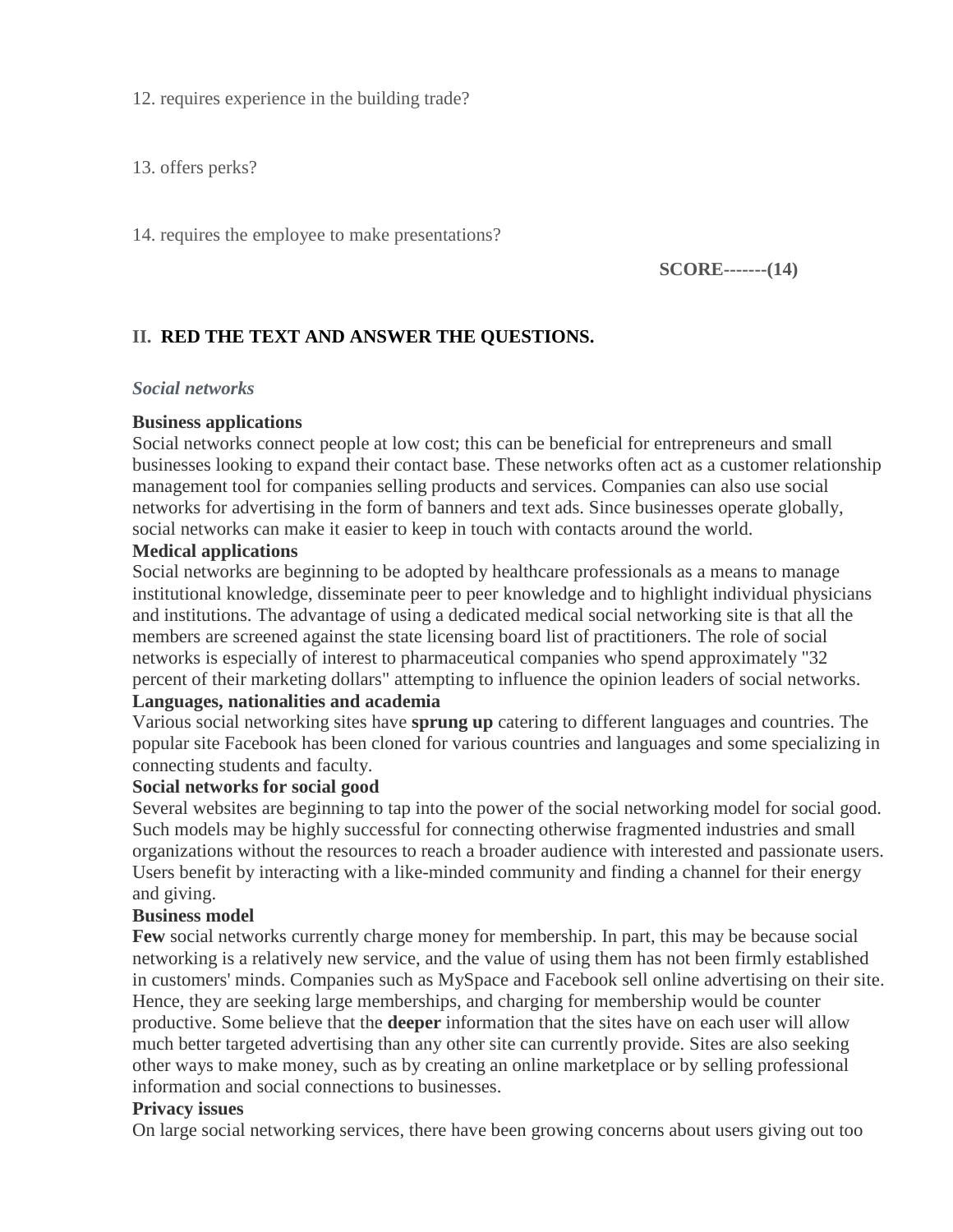much personal information and the threat of sexual predators. Users of these services need to be aware of data theft or viruses. However, large services, such as MySpace, often work with law enforcement to try to prevent such incidents. In addition, there is a perceived privacy threat in relation to placing too much personal information in the hands of large corporations or governmental bodies, allowing a profile to be produced on an individual's behavior on which decisions, detrimental to an individual, may be taken.

### **Investigations**

Social network services are increasingly being used in legal and criminal investigations. Information posted on sites such as MySpace and Facebook, has been used by police, probation, and university officials to prosecute users of said sites. In some situations, content posted on MySpace has been used in court.

- 1 According to the text, social networks .......
	- A. are being used by businesses for marketing.
	- B. are about friendships.
	- C. can damage business reputations.
	- D. advertise on business web sites.
- 2 Why do advertisers like social nework sites?
	- A. detailed information on each user allows targeted ads.
	- B. they are cost-effective to advertise on.
	- C. most users have high disposable income.
	- D. they can influence consumer behaviour.
- 3 What does the expression '**sprung up**' in paragraph 4 mean?
	- A. there has been rapid development of social networking sites
	- B. the development of social networking is unplanned
	- C. everybody is trying to copy Facebook
	- D. social networking works in all languages
- 4 What does the word '**Few**' at the beginning of paragraph **6** mean?
	- A. Hardly any
	- B. Not any
	- C. Some
	- D. Only
- 5 What should users not do on social networks?
	- A. be too free with their personal information
	- B. download viruses
	- C. contact predators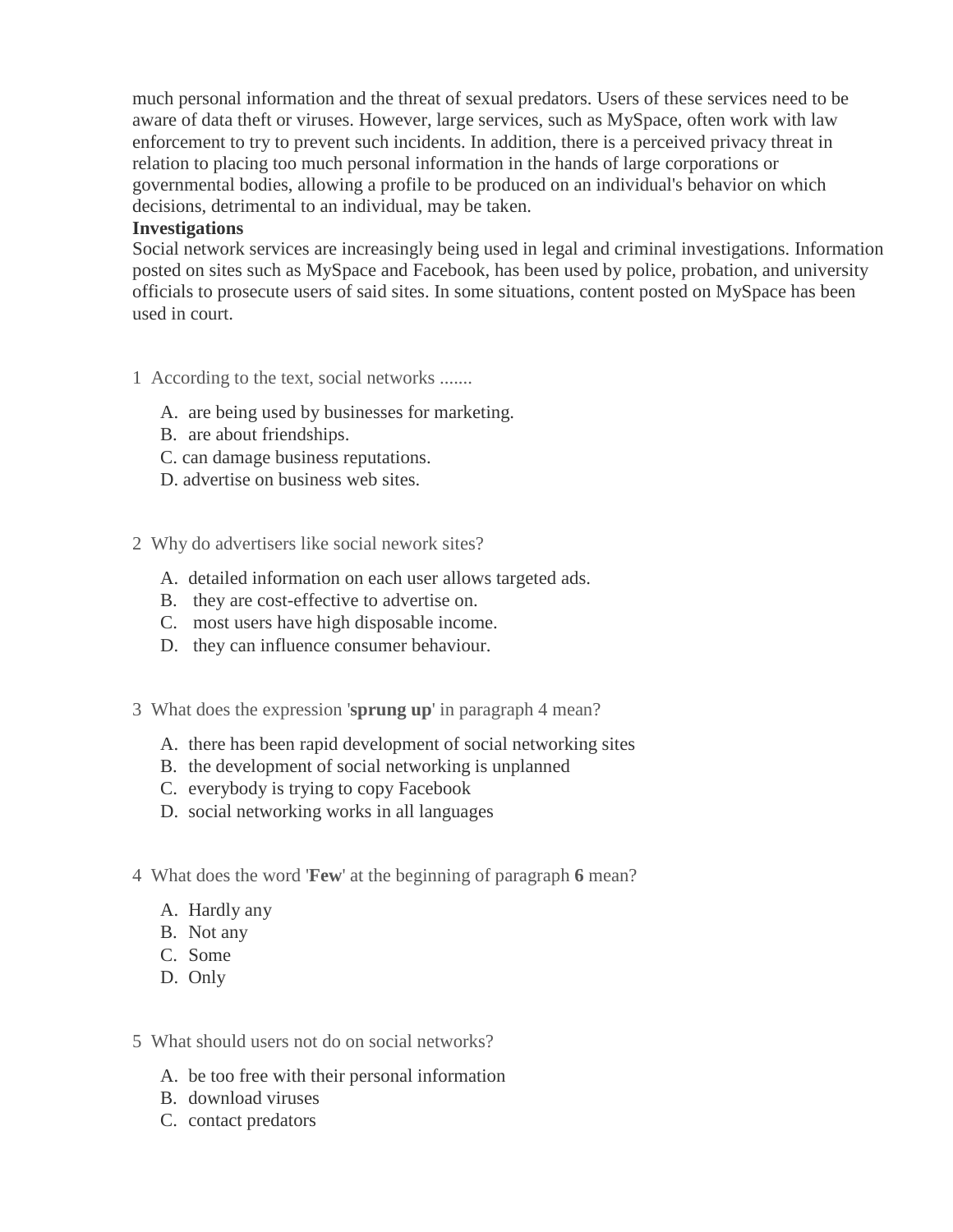- D. upload copyrighted music
- 6 What does the word '**deeper**' in paragraph **6** mean?
	- A. More detailed
	- B. more spiritual
	- C. more profound
	- D. more emphatic

7 Personal information on social network sites .......

- A. can be used in court
- B. gives a good description of the user's personality
- C. is sold to the government
- D. is translated into many languages
- 8 Social networking is great for ......
	- A. Groups of people separated over wide areas
	- B. academic organisations
	- C. people who write too much information about themselves
	- D. the law enforcement agencies

**SCORE-----------(8)**

#### **USE OF ENGLISH**

#### **III.CHOOSE THE BEST WORD TO FILL THE SPACES**

#### *A first time for everybody*

Joe stepped onto the aeroplane and was met by one of the cabin crew who showed him to his seat.

This was his first flight and he was feeling quite nervous. His hands were(1) -------slightly and he

was breathing deeply. He walked along the  $(2)$ -------- of the plane and found his seat. Joe had spent

a lot of time (3)----------- planning his holiday, given this was the first time he had been abroad.

Sitting next to him was an 8 year-old-boy who also (4)------------- to be quite nervous. Joe knew he

was quite good(5) ----------children, so he decided to try to calm the boy.

After (6)---------- with the boy for a few minutes, Joe produced some chocolate and gave it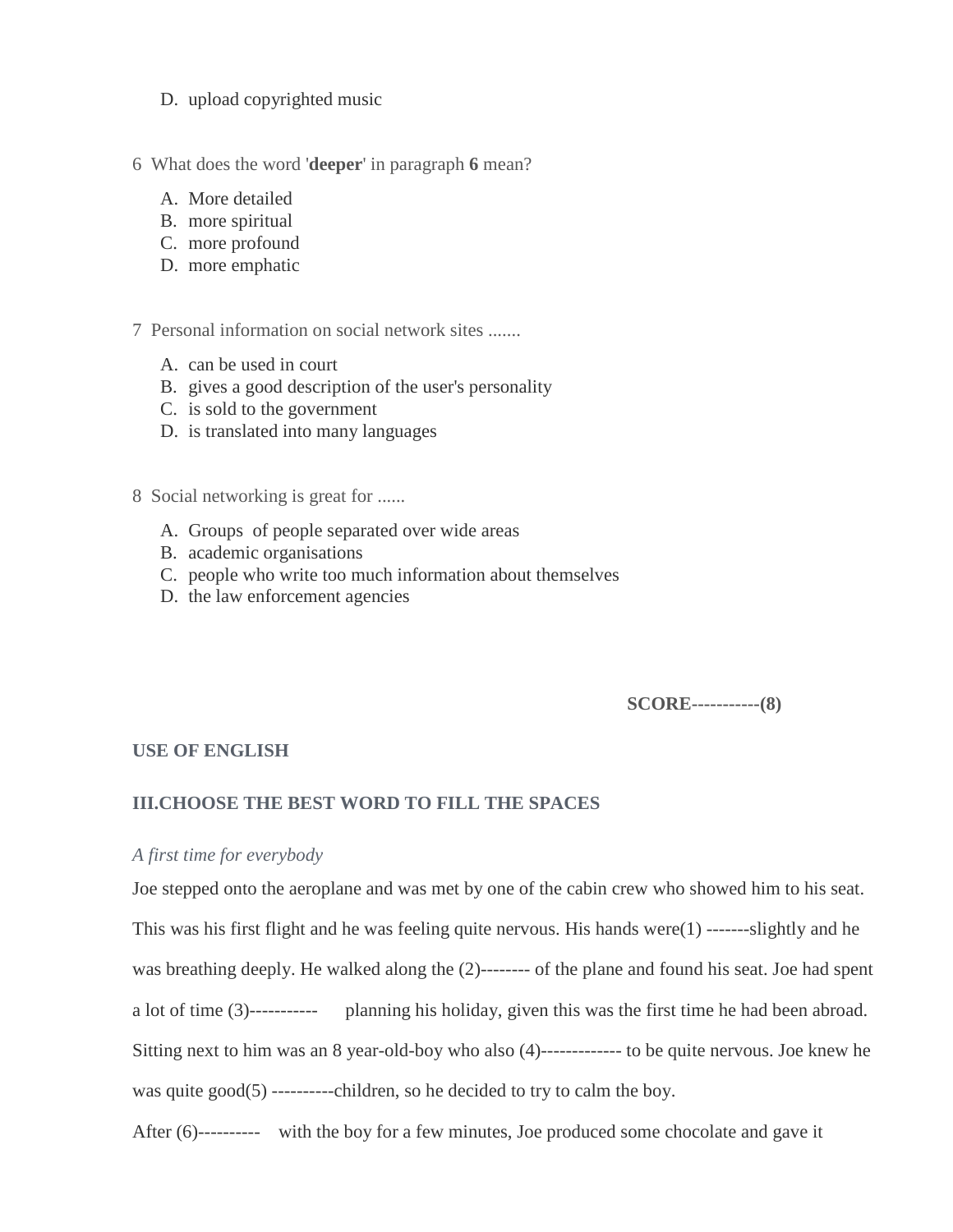to him. The (7)----------------- then became quite cheerful as he explained that he loved chocolate (8)-------------- much.

The man and the boy found that they (9)------------------- well together as they chatted for the whole flight. Joe discovered that they were on the same return flight the following week, which pleased them both. When they (10)-------------- at the terminal, Joe commented about what a very (11)------- flight he'd had. The young boy agreed, saying that he was looking forward to(12)----------- Joe again on the return flight.

|                                                   | 1.a. moving b. trembling c. jumping d. rattling |  |                                                                               |  |  |  |
|---------------------------------------------------|-------------------------------------------------|--|-------------------------------------------------------------------------------|--|--|--|
|                                                   | 2. a. corridor b. path c. lane d. aisle         |  |                                                                               |  |  |  |
|                                                   | 3. a. with b. to c. on d. at                    |  |                                                                               |  |  |  |
|                                                   | 4. a. was b. appeared c. sat d. showed          |  |                                                                               |  |  |  |
|                                                   | 5. a. at b. for c. with d. by                   |  |                                                                               |  |  |  |
|                                                   |                                                 |  | 6. a. conversing b. discussing c. debating d. negotiating                     |  |  |  |
|                                                   |                                                 |  | 7. a. young b. youths c. juvenile d. youngster                                |  |  |  |
|                                                   |                                                 |  | 8. a. too b. extremely c. so d. absolutely                                    |  |  |  |
|                                                   | 9. a. got on b. were c. got to d. got so        |  |                                                                               |  |  |  |
| 10. a. disembarked b. took off c. left d. boarded |                                                 |  |                                                                               |  |  |  |
|                                                   |                                                 |  | 11. a. well b. good c. great d. fantastic                                     |  |  |  |
|                                                   |                                                 |  | 12. a. bumping into b. catching up with c. getting on with d. keeping up with |  |  |  |

**SCORE----------(12)**

# **IV.READ THE TEXT BELOW AND THINK OF THE WORD WHICH BEST FITS EACH GAP. USE ONLY ONE WORD IN EACH GAP.**

(0)In January 1952, 23-year-old medical student Ernesto 'Che' Guevara and his friend Alberto Granado, a 29-year-old biochemist, set (1)------------- from Buenos Aires, Argentina on a sputtering single cylinder motorbike. They wanted to discover (2)--------------- South America they had read about in books. (3)------------- the end of the journey, they had travelled over 8,000 kilometres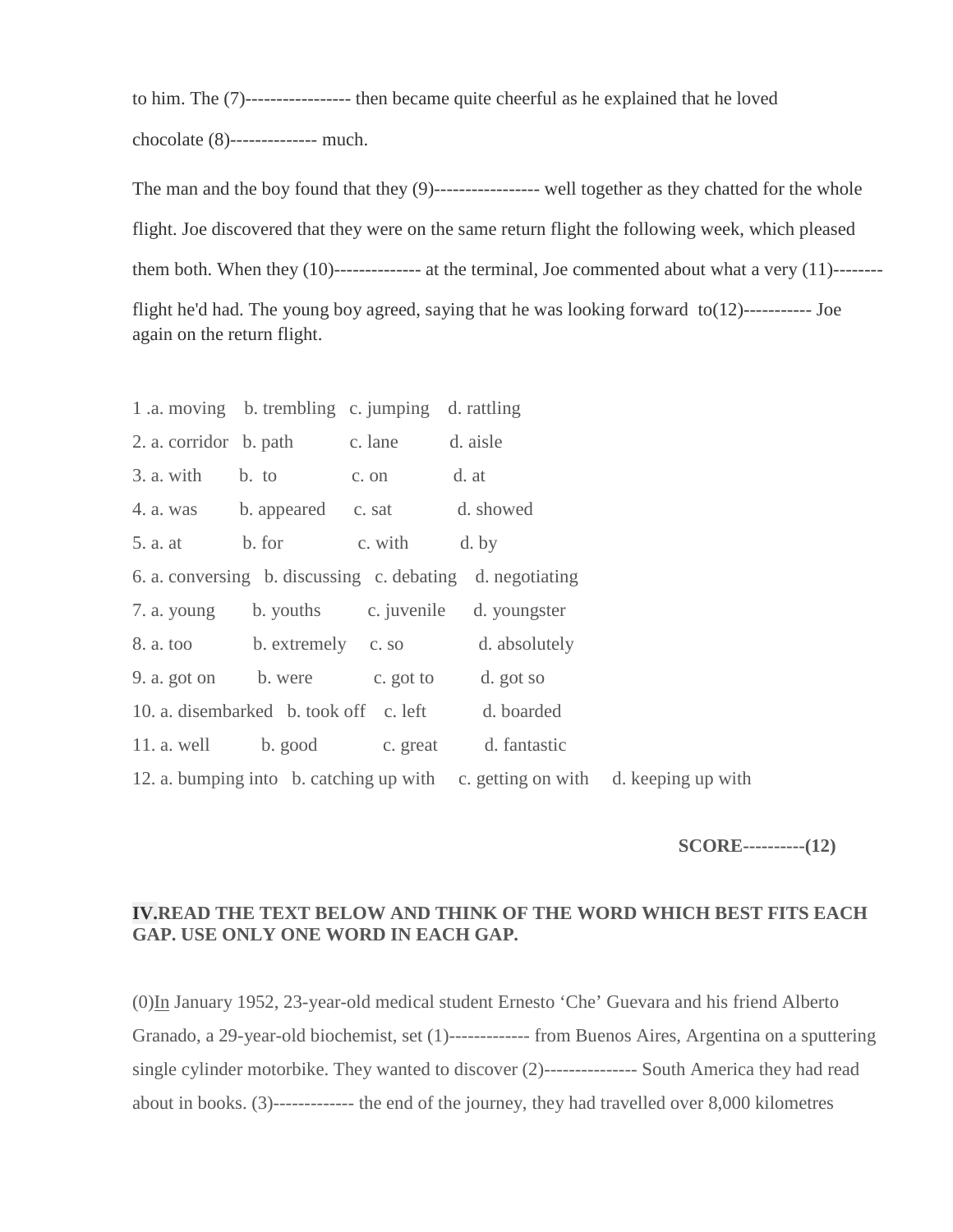across such inhospitable places (4)------------ the Andes, the Atacama Desert and the Amazon Basin. The journey had a significant impact on Guevara,  $(5)$ -----------------, after witnessing extreme poverty and social injustice, vowed to do something about it. The (6)------------- significant moment for Guevara was his visit to a leper colony. (7)------------- was here that Guevara decided (8)-------- to continue his career in institutional medicine. Instead, he (9)----------- become a 'doctor of the people' – tending (10)-------------who could not afford the treatment. (11)------------- he travelled from one country to another, he had another vision: (12)----------- see all the countries of South America united.

**SCORE----------(24)**

# V. READ THE TEXT BELOW. USE THE WORD IN CAPITALS AT THE END OF SOME OF THE LINES TO FORM A WORD THAT FITS IN THE GAP IN THE SAME LINE.

#### Agriculture in Australia

| Traditionally Australia was -------------------------for producing wool,          | (FAME)      |
|-----------------------------------------------------------------------------------|-------------|
|                                                                                   | (RECENTLY)  |
|                                                                                   | (ELECT)     |
| livestock range. It is quite common to see farms with more exotic                 |             |
| fruit and vegetables. Farmers are ------------------- to see their                | (LIKE)      |
| produce locally nowadays, but rather to the factories in the                      |             |
| cities. As a result, farmers are now large-scale -------------------------------- | (PRODUCE)   |
| Where s thousands of tones of crops are-------------------------                  | (CUKTIVATE) |
| Another aspect that is different nowadays is -----------------------              | (IRRIGATE)  |
| In the past, farmers would just flood the fields but now it is common             |             |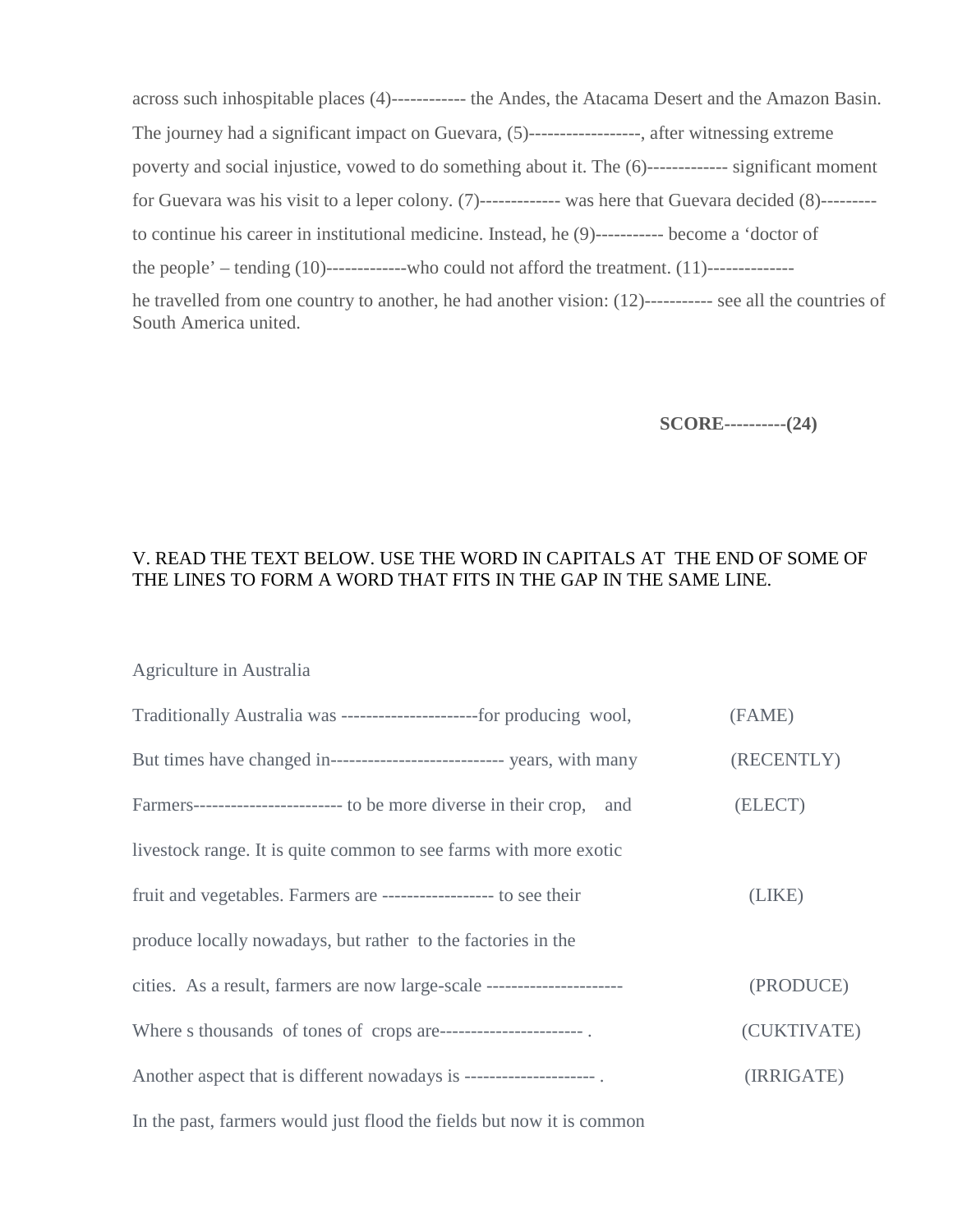| to see sprinkler------------------------ everywhere. This means that more    | (SYSTEMATIC)   |
|------------------------------------------------------------------------------|----------------|
| water is ------------------------, which has been helpful with the           | (CONSERVATION) |
| drought that has severely impacted the --------------------- of the country. | (MAJOR)        |

 **SCORE----------(20)**

# VI . COMPLETE THE SECIND SENTENCE SO THAT IT HAS A SIMILAR MEANING TO THE FIRST SENTENCE, USING THE **WORD GIVEN**. DON'T CHANGE THE WORD GIVEN. YOU MUST USE BETWEEN **TWO** AND **FIVE** WORDS, INCLUDING THE WORD GIVEN.

1. You must do exactly what the teacher tells you.

# CARRY

You must -----------------instructions exactly.

2. So that Susan would be fit for the skiing, she went to the gym three times a week.

### **ORDER**

Susan went to the gym three times a week -------------------------- fit for the skiing.

3. It's not worth inviting her to the party. She will never come.

# POINT

There ------------------------------ in inviting her to the party. She will never come.

4. Jo had not expected the film to be so good.

### BETTER

The film -------------------------- had expected.

5. If Patrick does not arrange some more lessons, he will never pass his driving test.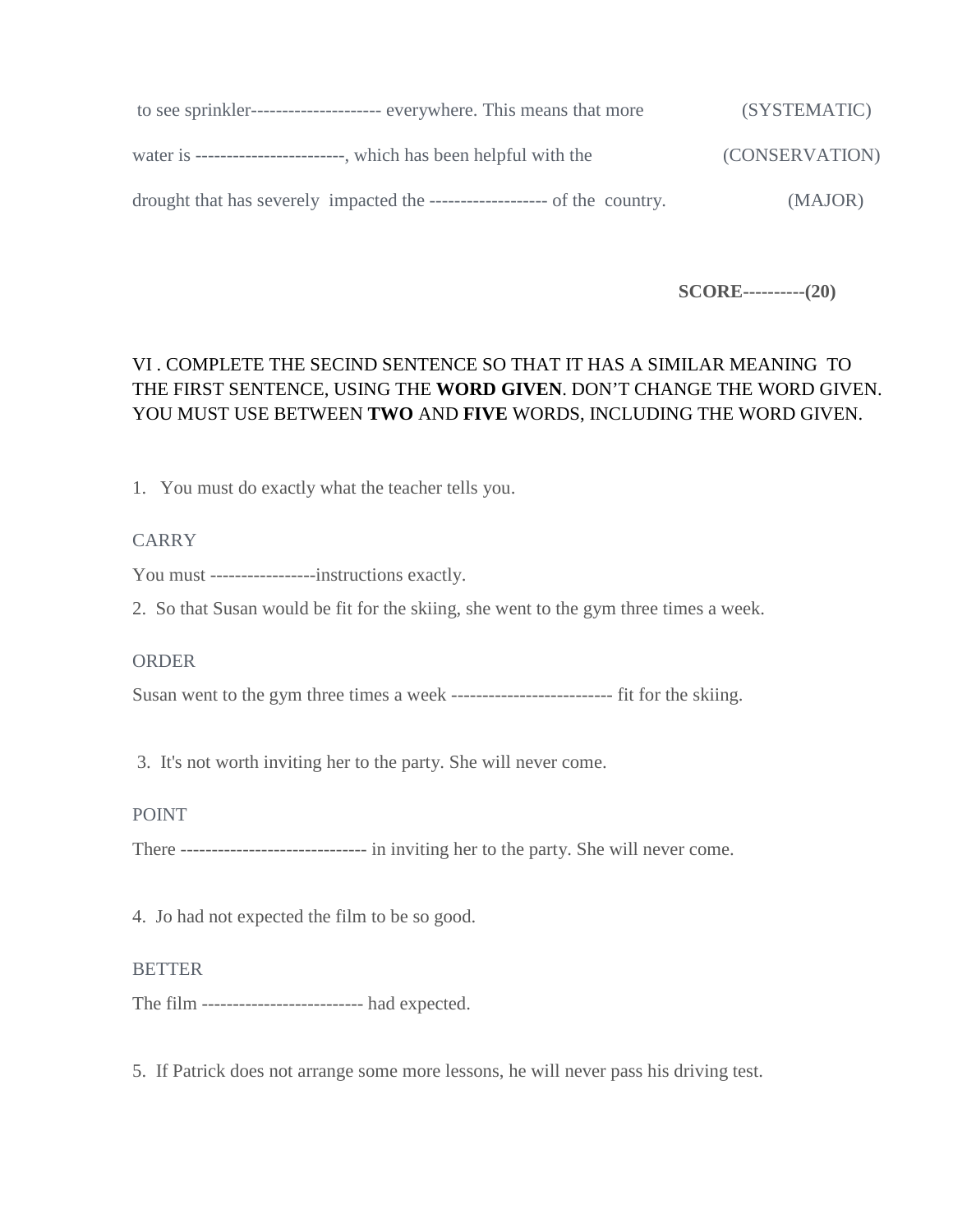# DOES

Patrick will never pass his driving test -------------------------------some more lessons.

6. She had to finish her homework before she went out.

UNTIL

She had to stay in ---------------------------------her homework.

 **SCORE---------(12)**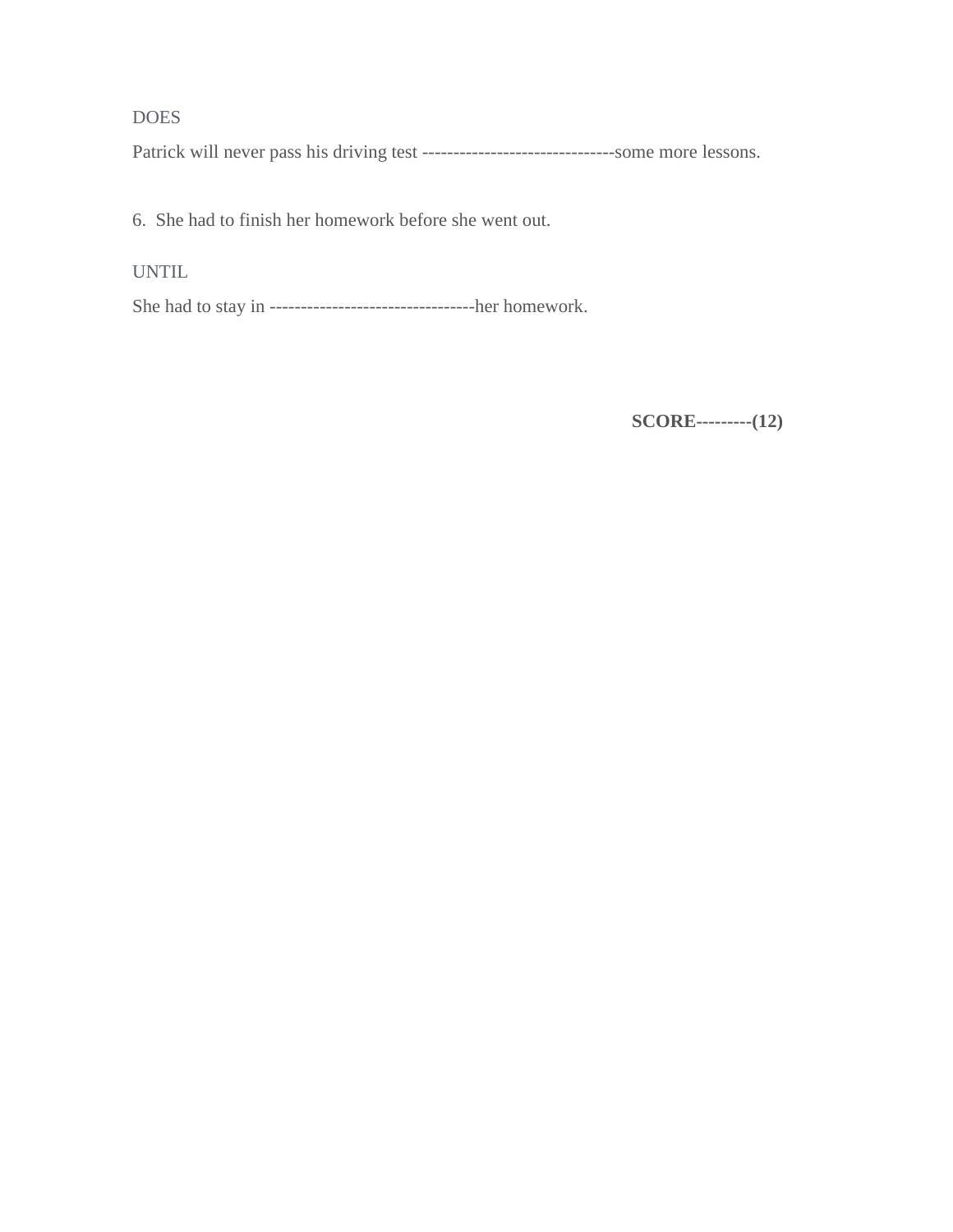# **VII. ESSAY (120-180 words). SCORE---10**

# **Give your opinion on the following statement.**

*The young generation can learn a lot about life from older people.* 

*TOTAL SCORE-----------(100)*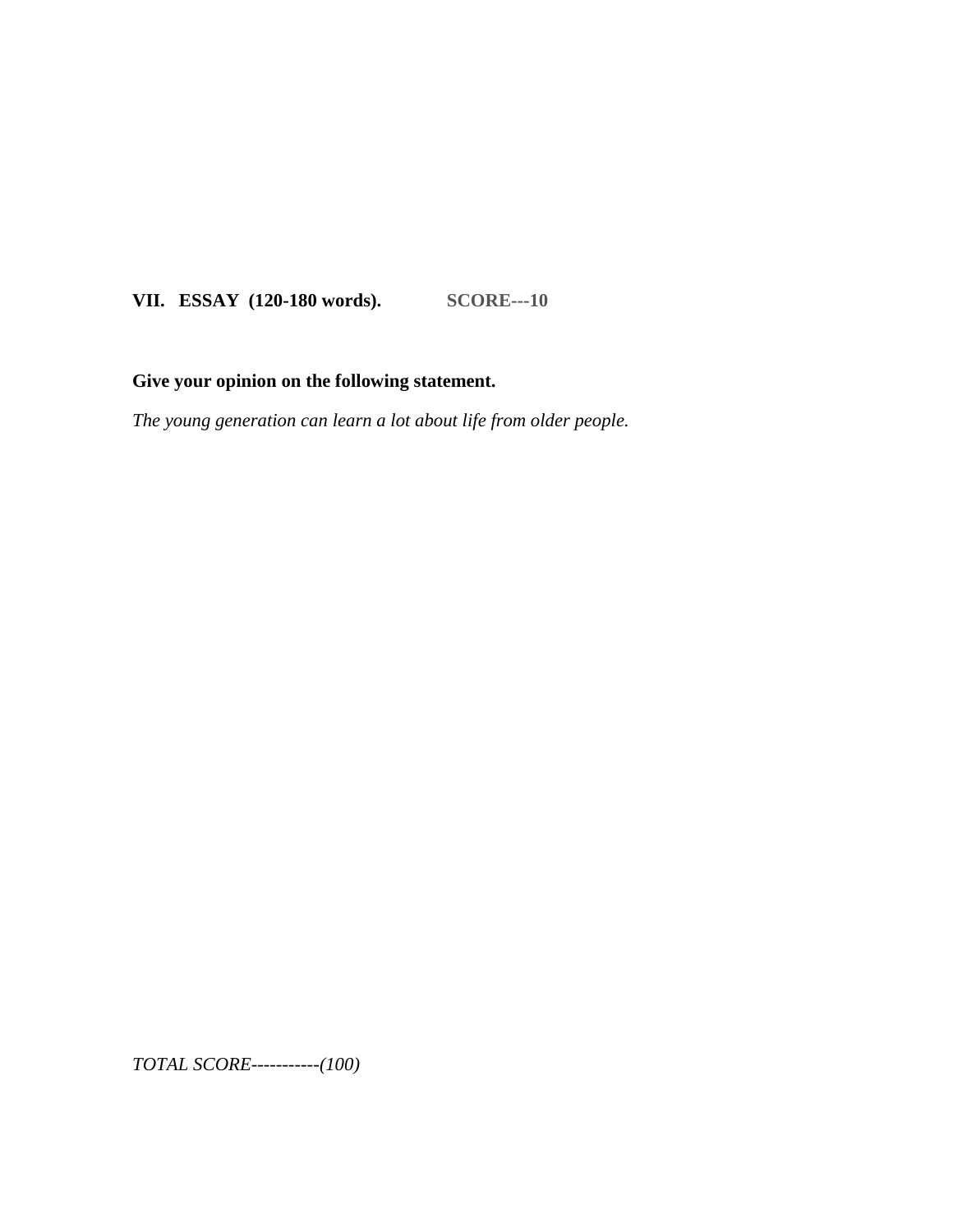KEYS:

#### READING I

1.E 2.NONE 3. C 4. B 5. A 6. A 7. D 8. E 9. NONE 10 A 11. B 12. E 13 D 14. D

#### READING II.

1.A 2.A 3.A 4.A 5.A 6.A 7.A 8.A

### USE OF ENGLISH

### EX.III

- 1. WERE TRAMBLING
- 2. AISLE
- 3. ON
- 4. APPEARED
- 5. WITH
- 6. CONVERSING
- 7. YOUNGSTER
- 8. SO
- 9. GOT ON
- 10. DIAMBARKED
- 11. GOOD
- 12. CATCHING UP WITH

#### EX. IV

- 1. OFF 2. THE 3. BY 4. AS 5. WHO 6. MOST 7. IT 8. NOT 9. WOULD
	- 10. THOSE 11. AS 12. TO